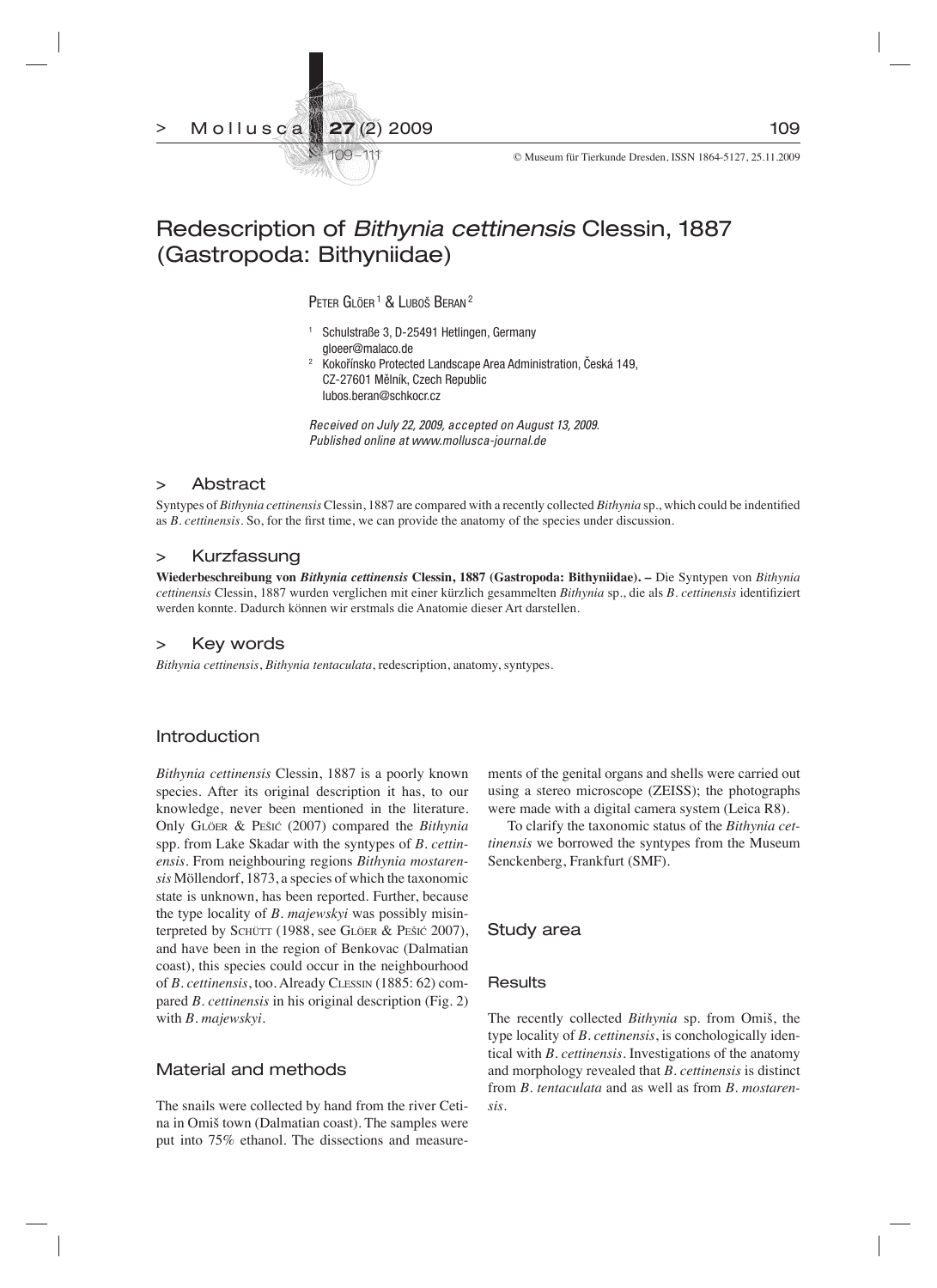

**Fig. 1**. Map of the study area with the sampling site Omiš (=Almissa) at the River Cettina, the type locality of *Bithynia cettinensis*.

**Fig. 2**. Faksimile of the original description of *B. cettinensisfrom* Clessin 1887.

#### Gen. XXI. Bythinia Gray.

73. Byth. cettinensis m. n. sp. B. tentaculata v. minor Brus. Enum. p. 108.

Gehäuse kegelig, geritzt, dünnschalig, glänzend, fein gestreift von heller brauner Farbe. Umgänge 6, gewölbt, durch tiefe Naht getrennt, langsam und regelmässig zunehmend, der letzte nimmt etwa 2/5 der Gehäuselänge ein; Wirbel stumpf; Mündung eiförmig, oben ziemlich spitz ausgezogen; Mundsaum zusammenhängend, verstärkt; Deckel kalkig. Nucleus in der Mitte gelegen und etwas eingesenkt.

Länge 9 mm, Durchm. 6 mm.

Unter Steinen in der Cettina bei Almissa.

Die Art unterscheidet sich von B. tentaculata durch mehr gewölbte Umgänge, gedrungere Gestalt und etwas weiteren Nabelritz. - Die ihr nahestehende B. Mostariensis Möll. hat kürzeres Gewinde und rascher zunelimende Umgänge, so dass der letzte fast die Hälfte der Gehäuselänge erreicht. - Byth. Majewskii Frauf. ist kleiner. Da sie aber nur 4 Umgänge zählt, scheint sie auf unvollendete Gehäuse gegründet zu sein.



**Fig. 3**. Shells and penes of *Bithynia cettinensis* and *B. tentaculata*. **1**: *B. cettinensis* (syntype SMF 4070a), **2**–**5**: *B. cettinensis* (topotypes),  $6-9$ : *B. tentaculata* from Sweden (Öland);  $- f\mathbf{l} = \text{flagellum}, \mathbf{p} = \text{penis}, \mathbf{pa} = \text{penial appendix}.$